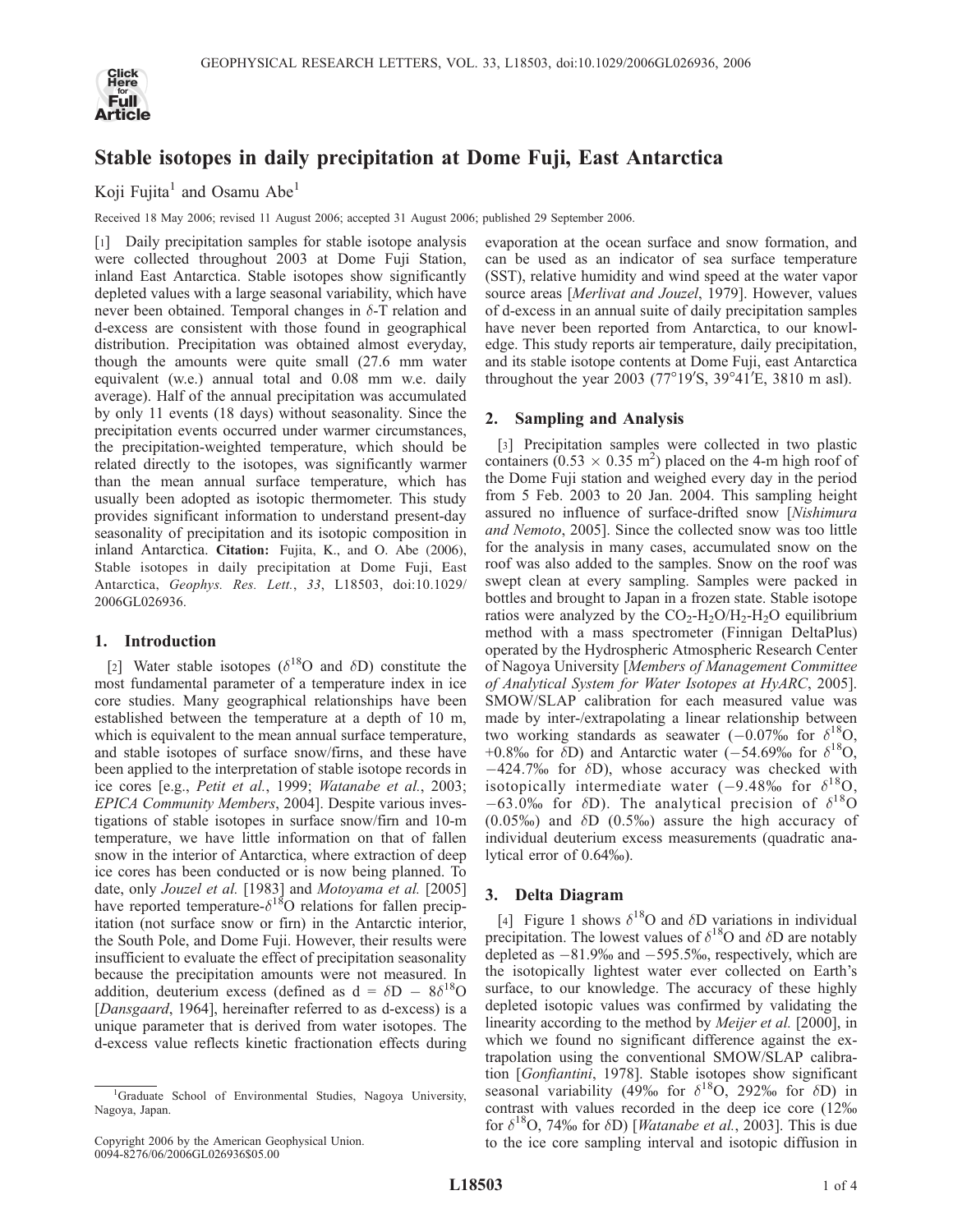

Figure 1.  $\delta^{18}$ O and  $\delta$ D in individual precipitation at Dome Fuji from February 2003 to January 2004 (gray dots) with meteoric water line (MWL [Craig, 1961]). Solid rhombus and circle denote precipitation weighted average and the standard light Antarctic precipitation (SLAP). Box with broken line denotes the range recorded in the ice core.

the firn/ice [e.g., Johnsen, 1977; Whillans and Grootes, 1985; Johnsen et al., 2000].

## 4. Isotope and Temperature  $(\delta$ -T Relation)

[5] Seasonal change in  $\delta^{18}$ O in daily precipitation is highly consistent with that of daily mean air temperature (Figure 2a). Figure 3 shows temporal  $\delta$ -T relation (r = 0.887) with a 99% significance level) in this study with geographical  $\delta$ -T relations, which were obtained by isotopes in surface snow and 10-m snow temperature. All lines yield lower temperatures from the same or higher  $\delta^{18}$ O from the same temperature than that from the present study. A part of



Figure 2. Seasonal changes in (a) daily mean air temperature (thin line),  $\delta^{18}O$  (gray dots) and daily precipitation (black bars) and (b) deuterium excess (black dots) at Dome Fuji from February 2003 to January 2004.



Figure 3. Oxygen stable isotopes in individual precipitation versus daily mean air temperatures in autumn (green), winter (blue) and summer (red) at Dome Fuji. Solid rhombus denotes the precipitation –weighted average. Solid and broken lines are the regression lines for the  $\delta$ -T relations in the present study and that of Motoyama et al. [2004] (M), respectively. Gray broken (L), black dotted (S), and gray solid (D) lines denote the regression lines for the geographical  $\delta$ -T relations between surface snow and 10-m snow temperature presented by *Lorius and Merlivat* [1977], Satow et al. [1999], and Dahe et al. [1994], respectively.

this discrepancy may be caused by surface cooling due to strong inversion in winter. The 10-m depth temperature  $(-57.7^{\circ}C)$  [*Motoyama et al.*, 2005]) at the station was cooler than the annual averages of air temperature at 1.5 m height  $(-55.0^{\circ}\text{C}$  in 1997 [Hirasawa et al., 2000];  $-54.8^{\circ}\text{C}$  in 2003, this study). It is unclear what causes the rest of the discrepancy. A sensitivity of  $\delta^{18}$ O to temperature ( $\delta$ -T gradient,  $\delta^{18}O/dT = 0.78\%$  °C<sup>-1</sup>) in this study, however, is nicely consistent with those in the previous studies (0.76 to  $0.85\%$  °C<sup>-1</sup>). This implies that the relative changes in the paleo-temperature of the ice core could be described by the geographical  $\delta$ -T relation even in the seasonal time scale. On the other hand, a  $\delta$ -T gradient obtained by Motoyama et al. [2005]  $(0.47\% \, \degree \text{C}^{-1})$ , which only dealt with fallen snow and air temperature, was less than that in this study. Since their samples were obtained at the snow surface, whereas ours were collected 4 m higher, their  $\delta$ -T relation might have been skewed by mixing with surfacedrifted snow.

[6] The  $\delta$ -T relation clearly differs after the abrupt warming event in early November (Figure 2a). Figure 3 shows that the  $\delta$ -T relation in summer (warming phase) is clearly lower in  $\delta^{18}$ O than that in autumn (cooling phase). It implies that we obtained the isotopically lighter snow in summer than that in autumn even under the same temperature condition. Since the stable isotopes should be associated with the temperature where precipitation was formed, this discrepancy may be due to the different height of the top of inversion layer between two seasons. Although we unfortunately have no validation data, Motoyama et al. [2005] showed a rather steep  $\delta$ -T gradient when they adopted the temperature at the top of inversion layer. For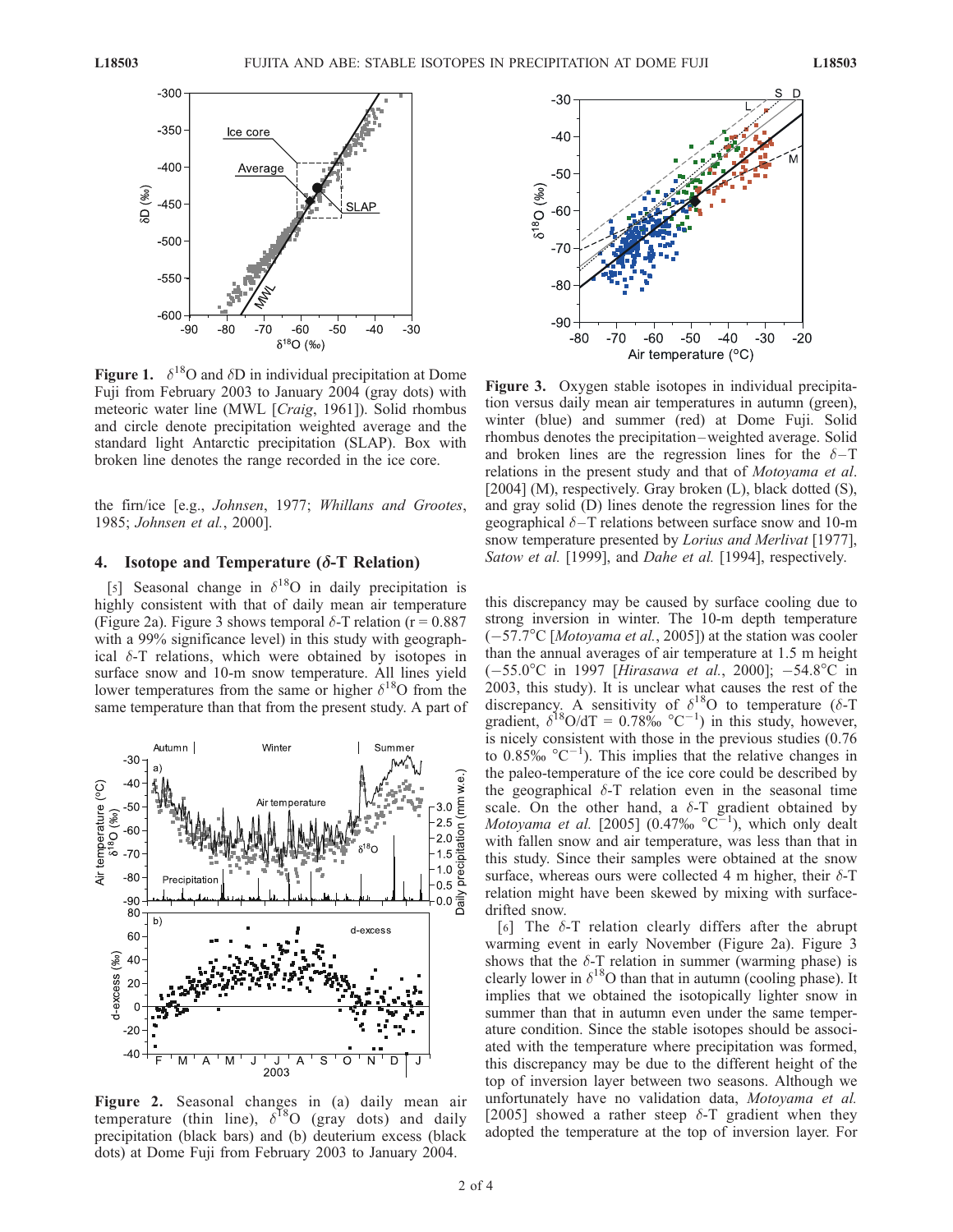

Figure 4. Deuterium excess and  $\delta$ D in individual precipitation at Dome Fuji with a regression curve established for the surface snow, which was geographically obtained [Dahe et al., 1994].

more understanding, we have to deal with  $\delta$ -T relations in fallen snow, accumulated snow and ice cores.

#### 5. Deuterium Excess

[7] The d-excess in individual precipitation shows a pronounced seasonal cycle (higher in winter, lower in summer) with extremely large amplitude (Figure 2b) compared with that in the ice core (9‰ [*Uemura et al.*, 2004]). Figure 4 shows the relation between  $\delta$ D and d-excess in the precipitation with a fitting curve obtained from the International Trans-Antarctica Expedition [Dahe et al., 1994]. Although the data from the surface snow are limited to more than  $-450\%$  in  $\delta D$  [*Petit et al.*, 1991; *Dahe et al.*, 1994], the fitting curve well represents an increased tendency of d-excess in a colder environment (smaller  $\delta$ D). Petit et al. [1991] modeled the d-excess in surface snow considering the kinetic evaporation on the ocean at the different latitudes and assuming a supersaturation function for the formation of snow. They explained that the snow with higher d-excess was mostly originated from the midlatitude with rapid evaporation, while the lower d-excess was caused by the additional vapor from the high latitude ocean with colder surface temperatures and higher relative humidity. The seasonality of d-excess (higher in winter, lower in summer) seems to be consistent with the explanation by *Petit et al.* [1991].

## 6. Effect of Precipitation Events

[8] It has been pointed out that changes in precipitation seasonality between glacial and inter-glacial stages could significantly affect the interpretation of the isotopic temperature in the ice cores in Greenland [e.g., Steig et al., 1994; Werner et al., 2000]. With Antarctica, on the contrary, a model study suggested that the impact of changing seasonality has been limited [Delaygue et al., 2000]. In the context of interpretation of ice core signals, therefore, the precipitation amount is the most significant factor in determining whether or not the signals of water isotopes were preserved in the ice core. Figure 2a also shows daily amounts of precipitation. Precipitation was obtained almost daily (339 days) during the observation period from 5 Feb. 2003 to 20 Jan. 2004 (349 days). The annual amount, 27.6 mm

w.e., which was consistent with the stake measurements  $(27.5 \pm 15.7 \text{ mm} \text{ w.e. obtained from the change in surface})$ level as  $96 \pm 49$  mm and the surface snow density as  $288 \pm$  $17 \text{ kg m}^{-3}$  for the period from 31 Jan. 2003 to 15 Jan. 2004). Most precipitation (321 days) fell in the form of ''diamond dust'' (ice crystal) precipitation from clear skies and accounted for half of the annual total (53%) based on a criterion such as the average (0.081 mm w.e.) plus one  $\sigma$  of the standard deviation (0.19 mm w.e.) of daily amount. The remainder (47%) was accumulated by only 11 events (18 days). In Figure 2, precipitation events seem to have occurred intermittently without any seasonal biases.

[9] The fraction of precipitation amount implies that the half of annual signature in ice or snow will be provided by the 11 events. In order to assess what meteorological conditions caused these events and would be preserved in ice, meteorological variables and stable isotopes are weighted by the daily precipitation amount (Table 1). It is obvious that the ''heavy snowfall'' at Dome Fuji occurred under conditions such as higher air temperature, stronger wind speed, and higher air pressure. This is consistent with the previous studies, revealing that high-pressure blocking could be important for the vapor transfer to the Antarctic interior [Enomoto et al., 1998; Hirasawa et al., 2000; Massom et al., 2004]. The average d-excess of heavy snowfall (10.7%), which is close to that of the meteoric water line (10‰), suggests that the simple Rayleigh distillation process might form snow with the direct vapor transfer from the coast. Since the isotopic values in snow are that of precipitation, needless to say, the  $\delta$ -T relation should be established between isotopes and temperature, both weighted by the daily precipitation amount. Therefore, the heavy snowfall under warm conditions leads to about a 5C warmer ''precipitation-weighted'' annual air temperature  $(-49.1^{\circ}$ C) than the arithmetic average  $(-54.8^{\circ}$ C). In addition, since the 10-m temperature  $(-57.0^{\circ}C)$  resulted from that of the surface, which is colder than the air temperature, the difference will increase up to  $8^{\circ}$ C.

## 7. Concluding Remarks

[10] In inland Antarctica, few observations have been made with respect to the water isotopes in fallen snow due to the difficulty in overwintering. While we have only one year of observations, daily samples show extreme depleted values and large seasonal variability in water isotopes. Our results with respect to the  $\delta$ -T relation and the relation between  $\delta$ D and d-excess could be decisive evidence in

Table 1. Annual Averages of Air Temperature, Air Pressure, Wind Speed and Stable Isotopes Weighted by Precipitation Amount<sup>a</sup>

|                                 | All      | ${}_{\leq 0.27}$ | p > 0.27 | Not Weighted |
|---------------------------------|----------|------------------|----------|--------------|
| Days                            | 339      | 321              | 18       |              |
| Amount, mm w.e.                 | 27.6     | 14.6             | 13.0     |              |
| Ratio, %                        | 100      | 53               | 47       |              |
| Air temperature, <sup>o</sup> C | $-49.1$  | $-55.3$          | $-42.2$  | $-54.8$      |
| Air pressure, hPa               | 603      | 598              | 609      | 598          |
| Wind speed, m $s^{-1}$          | 7.0      | 6.3              | 7.7      | 5.9          |
| $\delta D, \%$                  | $-447.2$ | $-471.8$         | $-419.5$ |              |
| $\delta^{18}O, \%$              | $-57.7$  | $-61.2$          | $-53.8$  |              |
| d-excess, ‰                     | 14.3     | 17.6             | 10.7     |              |

<sup>a</sup>Here p is daily precipitation (mm w.e.).